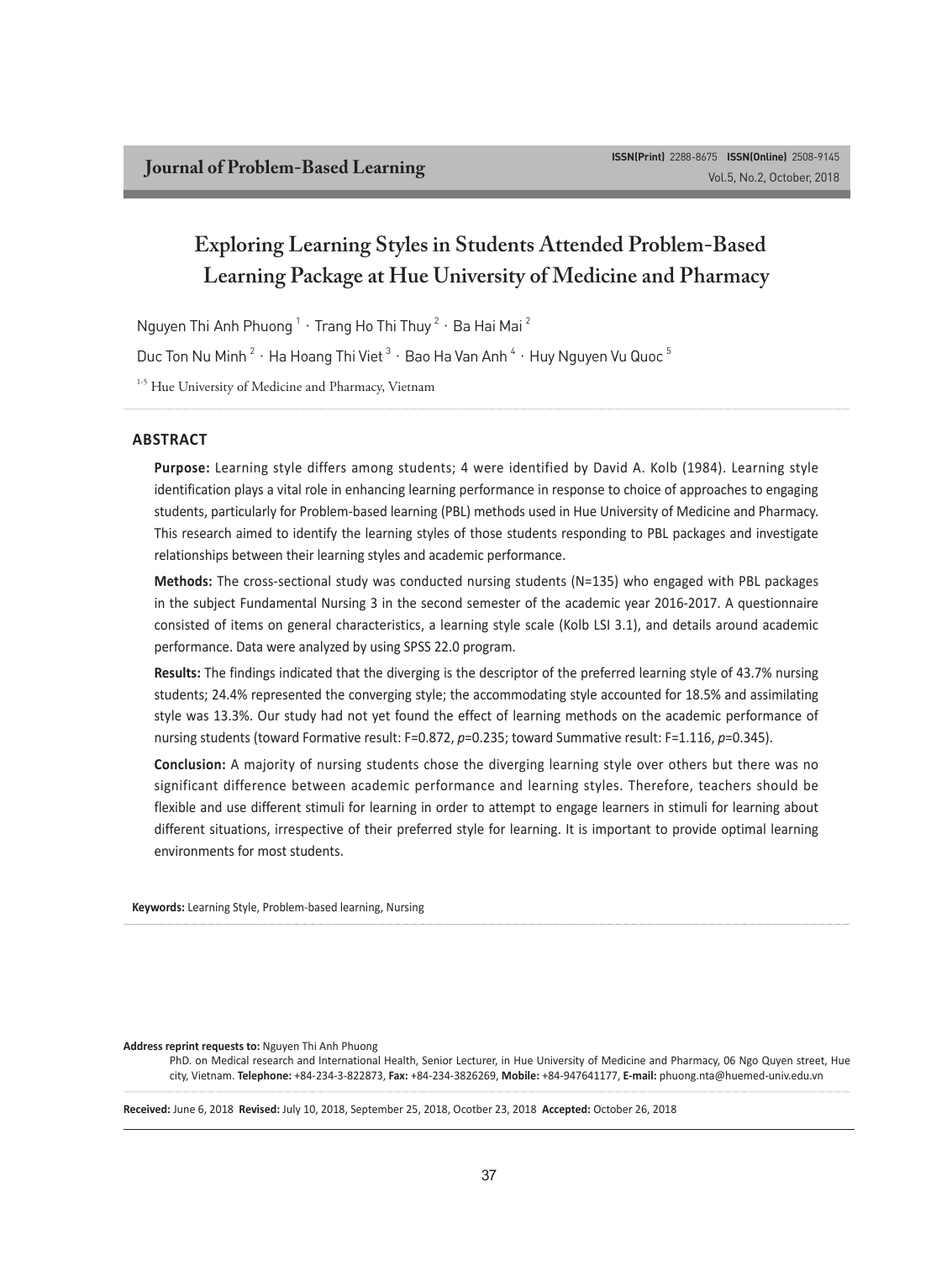# **INTRODUCTION**

#### **Background**

Vietnam is undergoing transformations that involve internationalization and renewal and innovation in higher education. The focus is on improving the quality of teaching and learning activities (Communist Party 2013). However, it seems clear that there is still minimal interaction between teachers and students inside and outside the classrooms; greater emphasis is still placed on memorizing knowledge without relying on high-level conceptual and scholarly processes of learning involving analysis and synthesis. As a consequence, students remain passive as reported by Ngo in 2010. Hence a focus on ways to innovate in higher education remains essential if Vietnam is to align their approach to education with that of other countries in the region and across the world. Innovation is needed around acquisition of content and student centered processes that focus on situations and strategies that reflect actual Vietnamese population needs.

In Vietnam curriculum renewal has begun with greater use of more creativity and more active, student-centeredlearning approaches with knowledge applied to actual practice-based situations that demand problem-solving ability. Specifically, Medical graduates must be able to work with issues around population health in their own country. In recent years the Hue University of Medicine and Pharmacy (Hue UMP) has adopted e-learning, U-learning, Problem-based, team-based, simulations and case-based curriculum materials to its more traditional approach to learning. These efforts around change have had many positive results in learning events and outcomes Nguyen, Mai, Cao 2017).

Academic success for the student may encompass goal-

setting, effective teaching methods, time management, study skills and properly presented assignments as well as acknowledging preferences for a particular style of learning (Vanwynen, 1997). Learning style has been defined as an individual's natural, habitual and preferred ways of absorbing, processing, and retaining new information and skills (Chen, 2010). David Kolb, the founder of the experiential learning theory, classifies the learner into one of four learning styles: Converging, Diverging, Assimilating, and Accommodating. Understanding and identifying how students learn and their ability to direct themselves in learning not only increases students' confidence in their own ability, but also improves their capacity to learn in novel situations, especially when applying PBL methods, an instructional approach in which student learn through facilitated problem solving (Cindy, 2004). In addition, academic results directly reflect the effect of learning style on each student, it necessary for teachers to understand and improve the quality of their approach to teaching and learning. This research was conducted with the following objectives: i. Describe the general characteristics of the students; ii. Identify the student's learning styles when attended the PBL packages; iii. Investigate the relationship between learning styles and academic performance of the student.

## **METHODS**

### **Study design**

 The study used a cross – sectional design involving second-year nursing students who agreed to participate. They were enrolled in "Fundamental Nursing 3", a subject using PBL packages in the second-semester of academic year 2016-2017.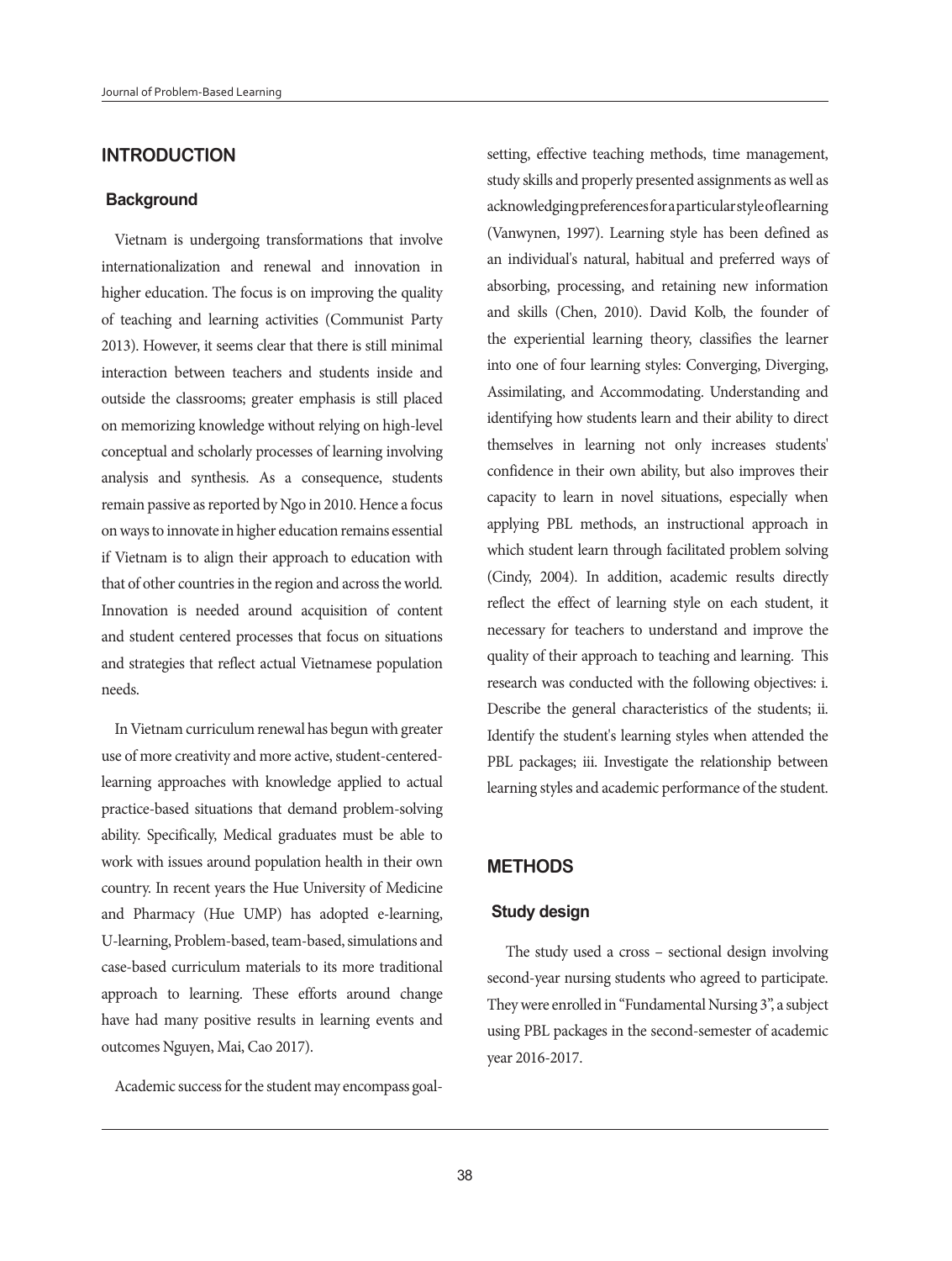## **Ethical considerations**

The research was conducted in the spirit of respecting the privacy and with informed consent of all subjects for participation. All information has only been used for research purposes.

The information of the study participants was processed and published in the form of data, not using personal names. The research proposal had approval from the Ethics Clearance Committee of Hue University of Medicine and Pharmacy.

## **Instruments**

A questionnaire began with general student characteristics before requesting completion of Kolb's Learning Style Inventory - LSI 3.1 (2005) which has demonstrated validity in its design intended to help individuals identify the way they learn from experience. For each of the twelve questions (on how you deal with ideas and day-to-day situations) on the LSI, students choose from four response options on a scale ranging from 4 (most descriptive of you) to 1 (least descriptive of you).

Kolb's LSI 3.1 is designed to ascertain a person's preference for an approach to learning that can be seen as 1 of 4 learning styles: CE - Concrete experience; RO: Reflective observation; AC - Abstract Conceptualization: AE - Active Experimentation. Based on results, one can identify individual learning style as either Diverging, Converging, Assimilating or Accommodating.

Findings from this data set were then compared with students' academic performance.

#### **Setting and samples**

The cohort of 135 students were divided into 3 classrooms. Students had separate tables to ensure privacy during the period allocated for completion of the survey. Investigators introduced them to and provided clear explanations about the research tools, emphasized privacy and information security and encouraged students to answer honestly based on what they knew and experienced themselves. The investigators then issued and guided the students on how to complete the questionnaire and answer all questions if possible. Students were given sufficient time to complete the questionnaire without any pressure. Investigators did not influence the students' completion of the survey, but then collected questionnaires and encoded each answer sheet to de-identify data.

#### **Data analysis**

Comparative data were analyzed by using SPSS 22.0. A t-test and ANOVA was used to analyze the difference about academic performance among learning modes and learning styles as well.

## **Limitations**

First, the data were self-reports that represent students' perceptions. Second, the sample size of this study was small and the distribution of styles might not be representative of all nursing students in Hue University of Medicine and Pharmacy. Further to this only some classes in the Faculty of Nursing involved PBL packages. The choices of learning events and assessment tasks would be different from a traditional approach. There might have been some unintended bias from the investigators who tried to clearly explain the research tools as well as answer the questions from the students.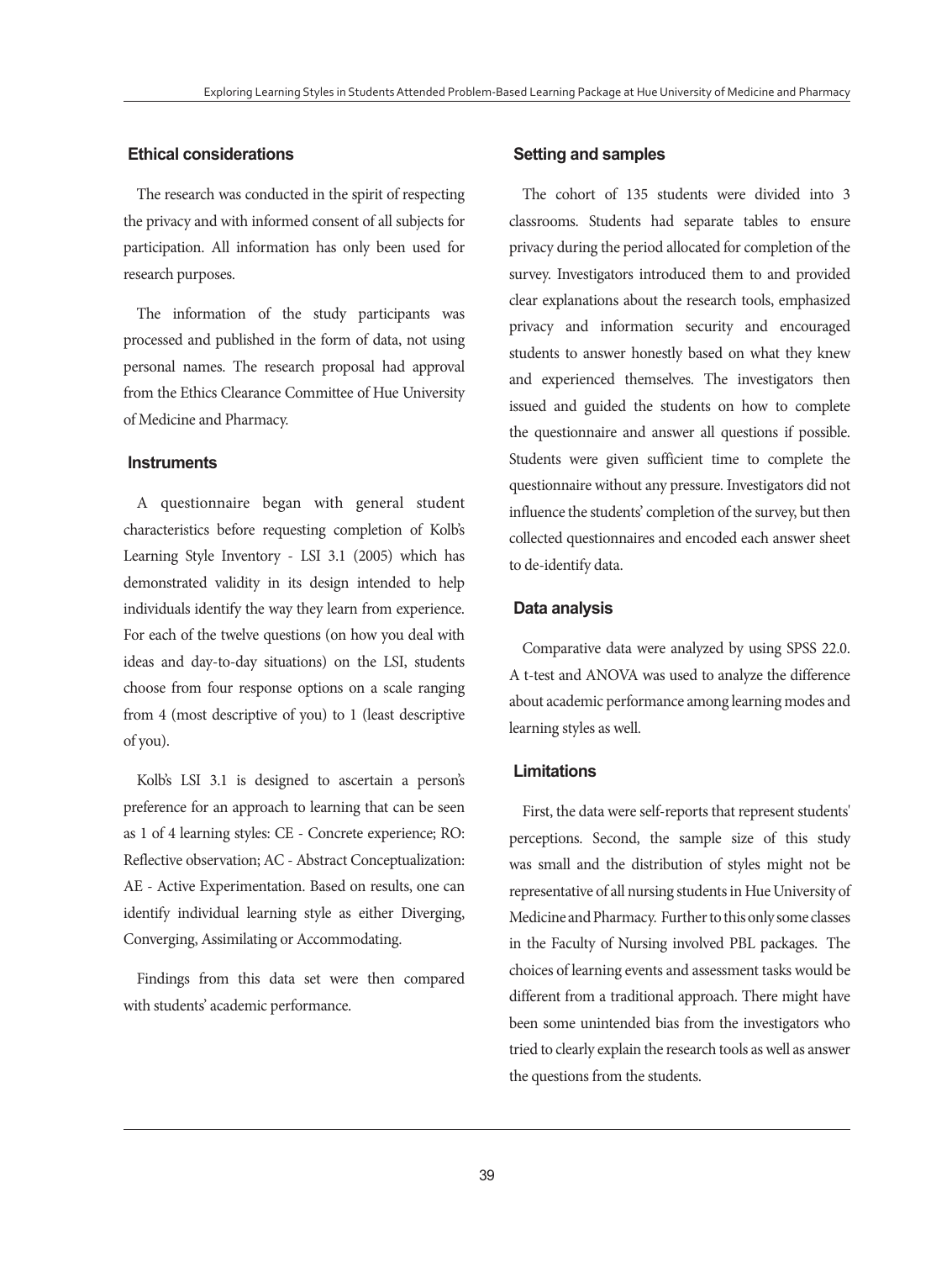## **RESULTS**

General characteristics: Female students were in the majority (88.9%) reflecting the demographics of the nursing profession in Vietnam and across the world. The geographic distribution showed that 57.0% of students came from rural and 43.0% from urban areas. In addition 14.8% were students with socio-economic disadvantage (holding poor/nearly poor household certificates) and 31.0% had part-time jobs with 39.5% of these students spending over 4 hours/day at work (Table 1).

|  |  |  |  | Table 1. General characteristics of nursing students |  |  |  |  |  |
|--|--|--|--|------------------------------------------------------|--|--|--|--|--|
|--|--|--|--|------------------------------------------------------|--|--|--|--|--|

| <b>General information</b> | n                   | %   |      |
|----------------------------|---------------------|-----|------|
| Gender                     | Male                | 15  | 11 1 |
|                            | Female              | 120 | 88.9 |
|                            | Rural areas         | 77  | 57 O |
| Home place                 | Urban areas         | 58  | 43 O |
|                            | Married             | 124 | 919  |
| <b>Parental Marriage</b>   | Divorced            | 5   | 3.7  |
|                            | Parent              | 63  | 46.7 |
| Living with whom           | Father/Mother       | 8   | 59   |
|                            | Alone               | 54  | 40.0 |
|                            | Other               | 10  | 74   |
| <b>Economic condition</b>  | Poor/Nearly Poor    | 20  | 14.8 |
|                            | Avarage and over    | 115 | 85.2 |
|                            | Yes                 | 43  | 319  |
| Part-time job              | No                  | 92  | 68.1 |
|                            | < 4 hours/day       | 26  | 60.5 |
| Hours of part-time job     | $\geq$ 4 hours/ day | 17  | 395  |
| Total                      |                     |     |      |

Students selecting AC and AE as representative of their preference for a style of learning were not significantly different Table 2 while those representing CE and RO, RO and AC, AE and CE on the LSI (Table 3). This means that nursing students differed in their preferences for approaches to learning.

#### **Table 2. KLSI 3.1 Means of learning modes among nursing students**

| Acronym | <b>Learning Modes</b>      | Mean | <b>SD</b> | 95% CI      |
|---------|----------------------------|------|-----------|-------------|
| СE      | Concrete Experience        | 27 R | 57        | $266 - 286$ |
| RO.     | Reflective Observation     | 29 3 | 54        | $284 - 302$ |
| AC.     | Abstract Conceptualization | 31 1 | 66        | $799 - 377$ |
| ΑF      | Active Experimentation     | マン い |           | $312 - 328$ |

**Table 3. T-test matrix about the difference between learning modes** 

| T-test<br>p value | ΓF    | <b>RO</b> | AC.   | AE    |
|-------------------|-------|-----------|-------|-------|
|                   | ۰     | 0.029     | 0,000 | 0,000 |
| RΟ                | 0.029 | -         | 0,034 | 0,000 |
| ۵۲                | 0,000 | 0,034     |       | 0.245 |
| ΔF                | 0,000 | 0.000     | 0,245 | -     |

The distribution of the preferred learning styles of these students were as follows: Diverging (43.7%) Converging and Accommodating (24.4% and 18.5 %, respectively). The Assimilating style was the choice of 13.3% of the respondents (Figure 1). These findings were similar to those in other studies, but one in Saudi Arabia showed their styles as: Converging (35.6%); Diverging (25.8%); Assimilating (25.5%) and Accommodating (13.1%) (El-Gilany and Abusaad, 2012).



**Figure 1. Distribution of the preferred learning styles**

Learning styles of students differed between those from urban and rural areas: It is clear that students in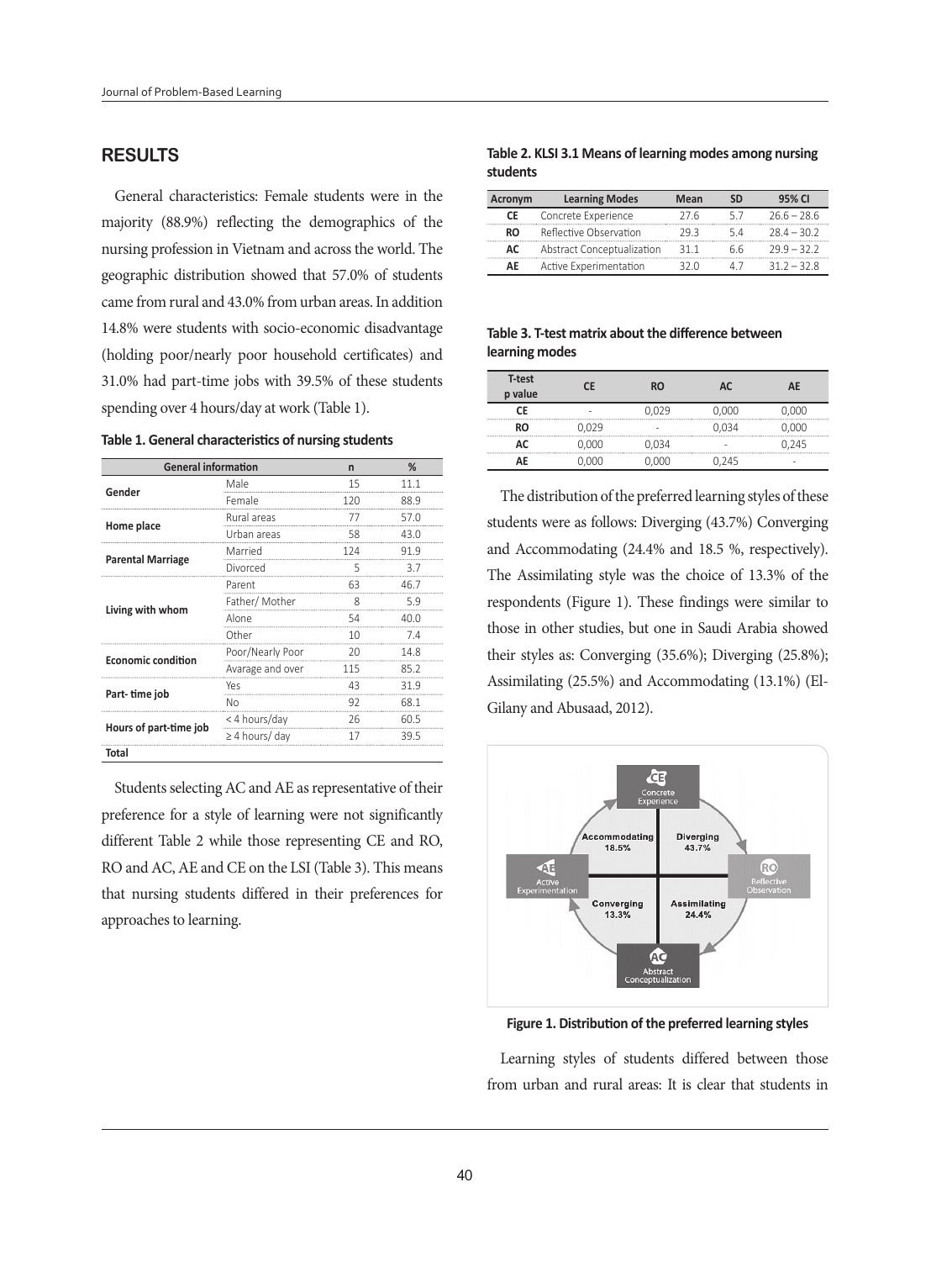both of urban and rural areas predominantly preferred the Diverging learning style, accounting for 41.6% and 45.6%, respectively (Figure 2).



**Figure 2. Learning styles of students between urban and rural areas(%)**

When examining the relationship between preferences for learning styles and academic performance results indicated that there was no significant difference within formative and summative results between students with any of the 4 learning styles: Diverging, Assimilating, Converging.

Accommodating (See Table 4): Although the majority of nursing students selected a preference for the diverging style (43.7%), comparison with both formative and summative student results showed no significant differences.

**Table 4. The difference of academic result in learning styles of nursing students** 

| <b>Academic</b> |         | Learning styles  |      |                                       |      |  |  |
|-----------------|---------|------------------|------|---------------------------------------|------|--|--|
| result          |         | <b>Diverging</b> |      | Converging Accommodating Assimilating |      |  |  |
|                 | Average | 844              | 8.35 | 8.50                                  | 841  |  |  |
| Formative       | ςn      | 0.65             | n 72 | 0.68                                  | በ 57 |  |  |
| result          |         | 0 235            |      |                                       |      |  |  |
|                 |         | 0.872            |      |                                       |      |  |  |
|                 | Average | 8.12             | 7.88 | 793                                   | 788  |  |  |
| Summative       |         | 0.64             | 048  | O 81                                  | በ ጸ3 |  |  |
| result          |         |                  |      | 1 1 1 6                               |      |  |  |
|                 |         |                  |      | 0345                                  |      |  |  |

# **DISCUSSION**

The most effective outcomes of learning are achieved when students move through the cycle from concrete experience, then observation and experience, processes of conceptualizing and drawing tentative conclusions which can then be tested again in novel situations. According to Kolb (2005), the effective learning process should be a combination of the 4 within a cycle in the following order: CE RO AC AE. However it is possible to enter the cycle at any stage and follow it through its logical sequence but the learner should engage with all four stages of the model. Therefore, no one stage of the cycle is effective as a learning procedure on its own.

The learning stages of nursing students were not balanced. Most students in Hue UMP came from Central Vietnam where many people still suffer from poor economic conditions. Part-time work is therefore essential for their financial support during studies. However, their time at work may impact on their engagement in learning in a manner consistent with the 4 stages of the integrated approach as viewed by Kolb (1974). The majority of students using PBL methods preferred the Diverging style over others. Their sequence of learning involved exploration, acquiring knowledge from observation and then reassessing through revisiting concepts. Diverging style learners solve problems through imagining and reliance on emotion (Nesreen, AbuAssi, Hanan A. Ezzat Alkorashy, 2016). According to Kolb (1984), students with a Diverging learning style are the more sensitive ones who are interested in group work and easily adapt to different points of view as well as assessment and feedback. The style therefore is well suited to active learning methods such as in PBL approaches applied to the nursing profession.